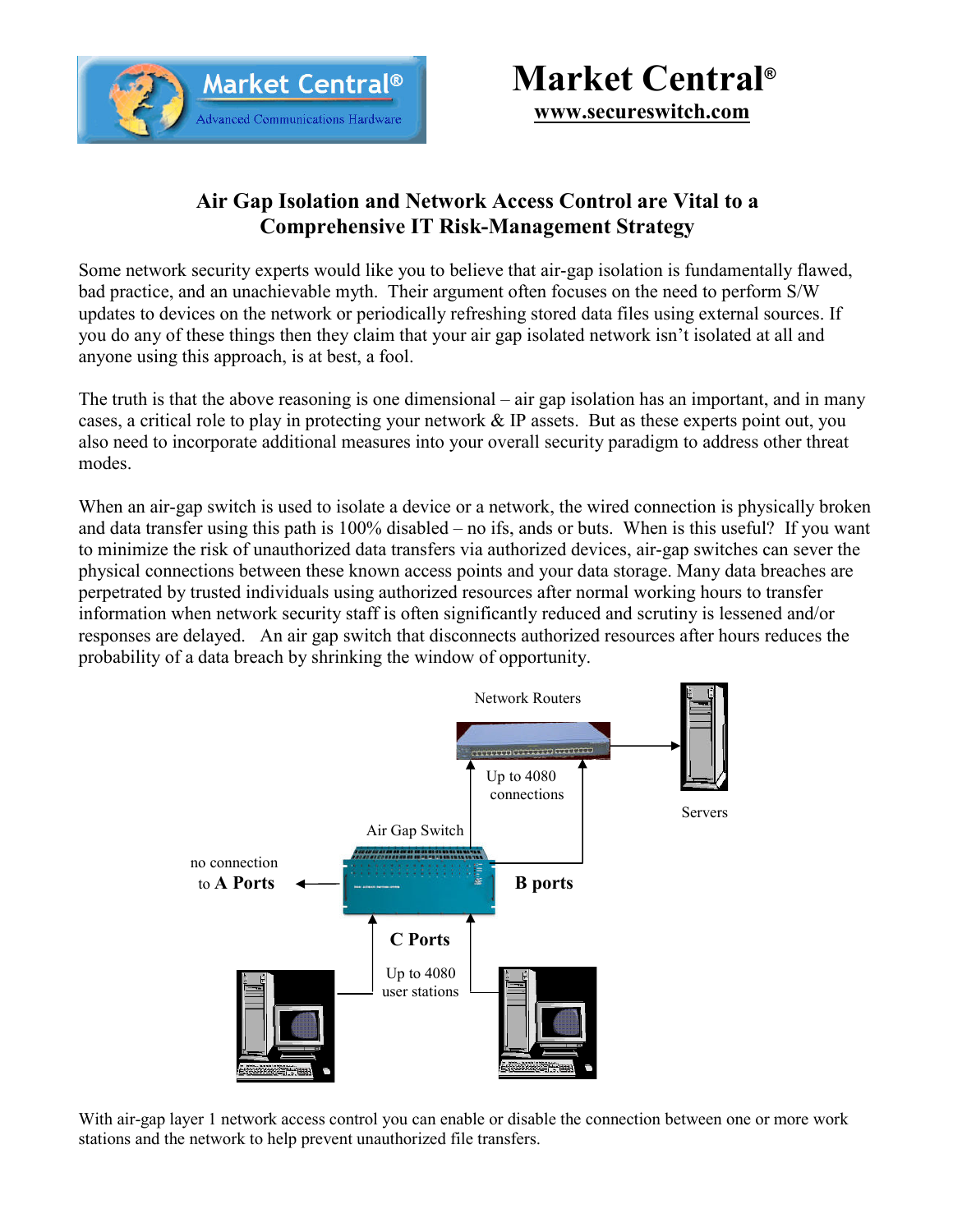Likewise, if sections of your network do not typically require external access, doesn't it make sense to only connect these segments when needed, and then only when direct monitoring can help prevent unauthorized transfers and attacks? Controlling the connection in this way also "randomizes" access, making it much harder for a hacker to penetrate your network.

Should your IDS or IPS detect an attack in progress, using an air gap switch to break the network connection can be the difference between containment and becoming front page news. You may not be able to prevent an attempt, but you can take positive steps once an attack is detected to minimize the damage. The first step often should be to isolate the point of attack from the rest of the network. You may also want to isolate different network segments from one another to help prevent the spread of viruses or other malware. Air-gap switches properly deployed at key points in your network will help you contain the attack and limit its damage.



An air-gap layer 1 switch can be used to automatically disable various connections in your network when your Intrusion Detection System detects an attack in progress.